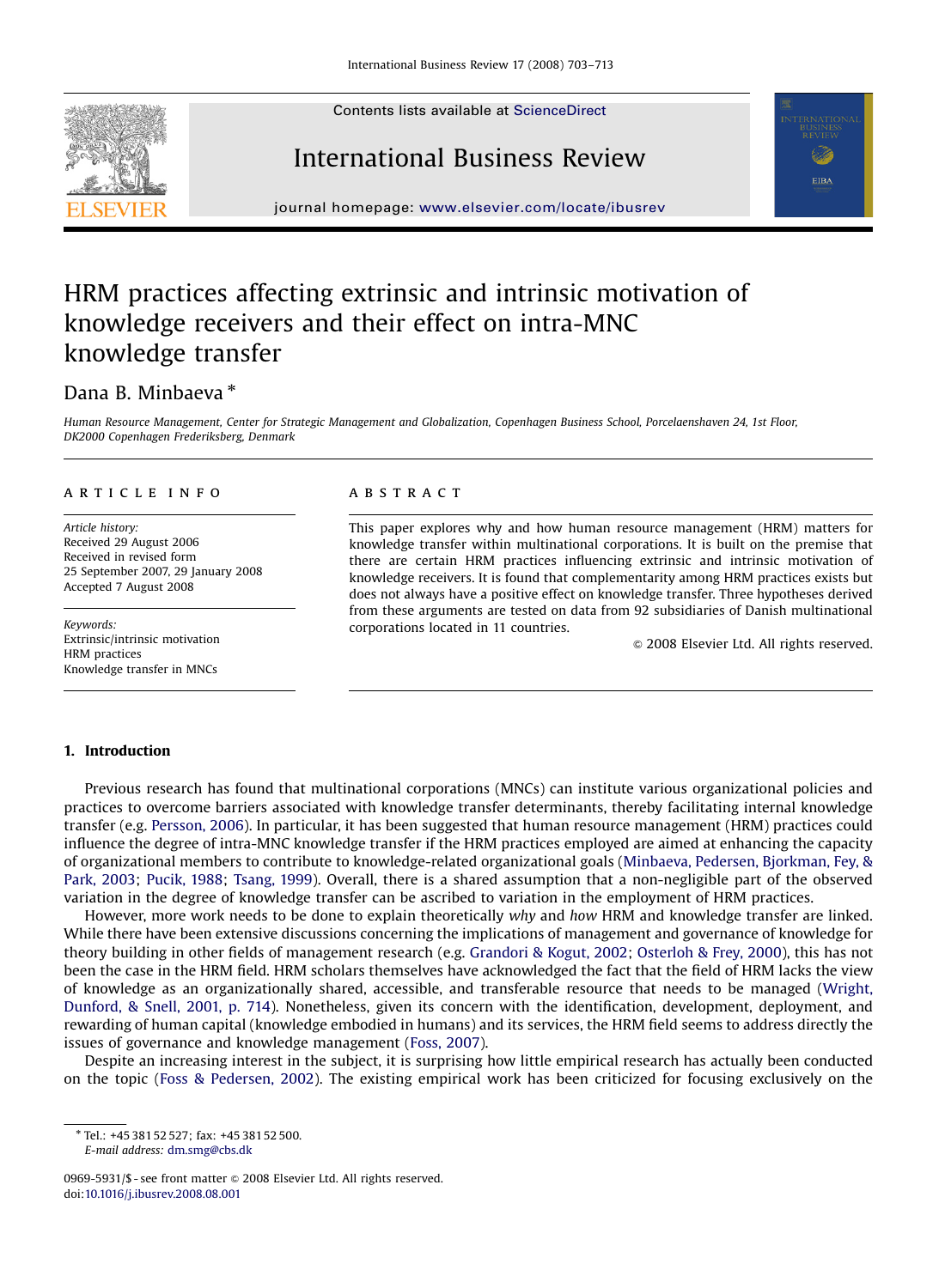individual HRM practices and their isolated effect [\(Laursen](#page--1-0) [& Foss, 2003\)](#page--1-0). That could be a serious limitation since HRM is defined as ''a set of distinct but interrelated activities, functions, and processes that are directed at attracting, developing and maintaining (or disposing of) a firm's human resources'' ([Lado](#page--1-0) [& Wilson, 1994, p. 701](#page--1-0); emphasis added). Therefore, it has been suggested that future research should consider the complementary effect of HRM practices on the degree of knowledge transfer. To advance the field, it was recommended that the groups of HRM practices should be identified theoretically, rather than by relying on statistical techniques such as factor and cluster analysis [\(Guest, 1997](#page--1-0)). In this regard, literature points to the possibility of expanding the framework linking HRM practices and knowledge transfer by introducing individual-level mediating variables. Those variables are ''the very outcomes that seem to have originally guided the construction of HR practice items'' ([Gerhart, 2005, p. 183](#page--1-0)) and individual-level variables explaining organizational-level knowledge processes ([Argote, McEvily, & Reagans, 2003\)](#page--1-0).

This paper considers the motivation of knowledge receivers (a subsidiary's employees) as a mediating variable that helps explain why and how HRM practices affect intra-MNC knowledge transfer. I have chosen to focus on motivation because despite a general consensus among theoretical and conceptual researchers that a strong willingness on behalf of knowledge receivers to absorb new knowledge increases the likelihood of successful knowledge transfer (e.g. [Argote et al.,](#page--1-0) [2003](#page--1-0)), empirical studies on the role of employees' motivation in knowledge transfer have reported mixed results. It is suggested that using a more nuanced measure of motivation would enable researchers to develop unique insights into how HRM practices affect motivation of knowledge receivers and ultimately knowledge transfer. Towards this goal, the existing literature on motivation of knowledge receivers and knowledge transfer is reviewed and the differences between extrinsic and intrinsic motivation are introduced. Then it is argued that there are certain HRM practices that influence the extrinsic and intrinsic motivation of knowledge receivers. The degree of knowledge transfer to the subsidiary could be managed (or governed, see [Foss, 2007\)](#page--1-0) via the application of those HRM practices. Three hypotheses considering the individual and system effects of HRM practices are put forward and tested on the dataset of 92 subsidiaries of Danish-based MNCs located in 11 countries. At the end of the paper, the results are discussed and future research perspectives are presented.

#### 2. Theoretical background

It has been argued that the competitive advantage that MNCs enjoy over national firms is contingent on the MNCs' ability to exploit knowledge internally across organizational units. A common theme in this line of research is that MNCs can develop knowledge in one location and then exploit it in other locations, requiring an internal transfer of knowledge. Notwithstanding the significant progress made towards understanding the process of knowledge transfer within MNCs (for a review, see [Minbaeva, 2007](#page--1-0)), there are several areas that have been bypassed. For instance, until recently, intra-MNC knowledge transfer has seldom been treated endogenously [\(Foss](#page--1-0) [& Pedersen, 2002](#page--1-0)). Yet, without clear indications as to how the intra-MNC knowledge transfer process could be managed, managers are none the wiser in being informed that knowledge transfer is conducive to competitive advantage.

One significant theoretical development in regard to comprehending how internal knowledge transfer could be influenced and directed is the emerging knowledge governance approach (KGA; [Foss, 2007](#page--1-0); [Grandori, 2001](#page--1-0)). It focuses on the interplay between knowledge-based contingency factors and organizational routines such as reward systems, coordination mechanisms, and standard operating procedures. According to the KGA, an organizational attempt to positively influence knowledge transfer should begin with the employment of formal organizational mechanisms, because these (in contrast to informal organizational mechanisms) are levers that are directly available to managers. As [Foss \(2007\)](#page--1-0) explains, formal organizational mechanisms are deployed in the belief that influencing the conditions of individual actions in a certain manner will lead employees to make those decisions that when aggregated lead to favorable organizational outcomes (e.g. knowledge transfer).

In this paper, I consider HRM practices to be formal organizational mechanisms, which managers could employ to facilitate intra-MNC knowledge transfer. To identify the mechanisms, the KGA asserts the need to build micro-foundations grounded in individual action for organizational knowledge-based phenomena ([Felin & Foss, 2005\)](#page--1-0). Towards this goal, in the following, motivation of knowledge receivers is considered the individual-level mediating variable explaining why and how HRM and knowledge transfer are linked.

#### 2.1. Motivation of knowledge receivers and knowledge transfer

[Szulanski \(1996, p. 28\)](#page--1-0) argues that ''the movement of knowledge within the organization is a distinct experience, not a gradual process of dissemination, and depends on the characteristics of everyone involved.'' Therefore, the degree of internal knowledge transfer depends on various factors, among which the motivation of knowledge receivers has attracted considerable attention (e.g. [Gupta & Govindarajan, 2000](#page--1-0); [Szulanski, 1996](#page--1-0)). However, as pointed out earlier, empirical studies on the role of employees' motivation in knowledge transfer have reported mixed results. For example, [Szulanski](#page--1-0) [\(1996\)](#page--1-0) defined a knowledge receiver's lack of motivation as a general reluctance to accept knowledge from the outside. However, this was not supported by the results of the study, which showed that motivational factors were superseded by (among other things) the ability of knowledge receivers. In contrast, [Gupta and Govindarajan \(2000\)](#page--1-0) found that knowledge transfer from headquarters (HQ) to the focal subsidiary is higher when the subsidiary's motivational disposition to acquire